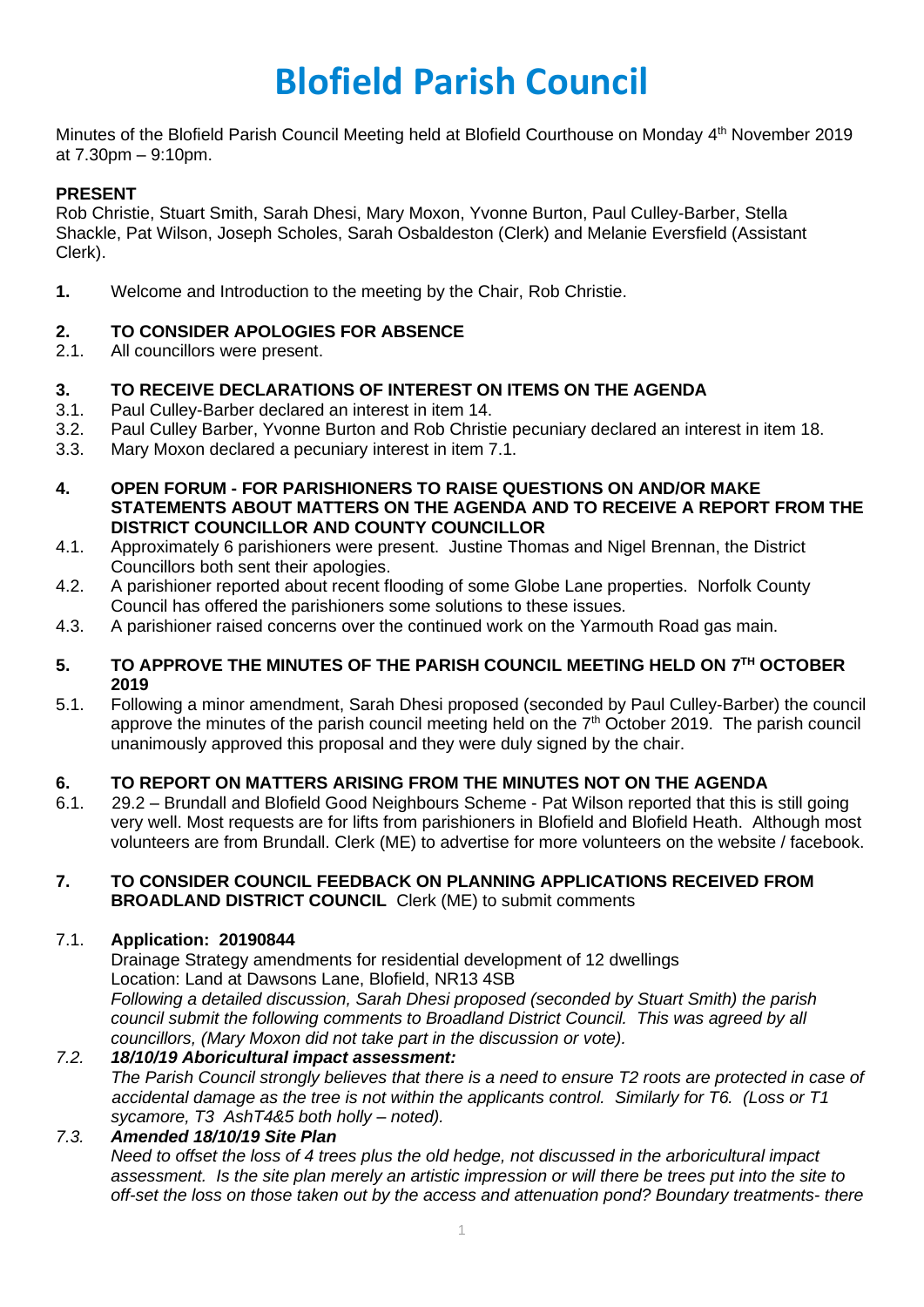*is a stated 1.8m close boarded fence to the south behind existing properties on Blofield Corner Road. What is the impact of this high fence to existing properties which is at odds with Blofield Neighbourhood Plan Env 2 soft sites and boundaries. There is currently a gap at the west boundary of the site - which would need to be closed off. Is there a boundary around the attenuation pond as these are family properties this area needs to be securely fenced off.*

# *7.4. Amended 18/10/19 Site Location Plan*

*There is a very large parcel of agricultural land lost to production as a result of this offsite drainage strategy at odds with Neighbourhood plan Env 4. The strategy is also at odds with Neighbourhood Plan ENV3, future development should not cause or contribute to the problem of flooding or drainage issues or pollution. The strategy is unnecessarily complex with many elements pipe to attenuation pond, pipe to open ditch to culvert to open ditch to infiltration pond in an isolated seam of sand. Equally serious is that the 40 metre culvert is omitted from the maintenance plan. Given the recent storm 5/6October 2019 where a resident was flooded out due to surface water flooding one part of which came from Dawsons Lane runoff contravene both NPPF policy and LLFA guidance. Neighbourhood Plan expect the surface water drainage ponds to appear natural and be able to be colonised by local flora and fauna whilst maintaining their design purpose.*

## *7.5. Amended 18/10/19 section 38 agreement document*

*The proposed road splay shows only a splay to the east which is at odds with other information in the amended documentation and this splay has to be interrupted for access to number 72 Blofield Corner Road as this is their only access into their property. No evidence provided on how existing services along Dawsons Lane will be treated. In this document it states drainage is into existing watercourse but other documents state this road drainage will be into the standalone infiltration pond which is heavily reliant on a system of maintenance to prevent flooding offsite.*

#### *7.6. Amended 18/10/19 Surface Water Drainage Strategy*

*Surface water does not infiltrate at times of storm or prolonged heavy rainfall, it flows overground, evidenced by recent resident having a flooded ground floor on Blofield Corner Road. 5/6October 2019. The LLFA are aware of this incident and have actually visited. No explicit mention of all the components which make up the SUDs system, which will increase flood risk for both Dawsons Lane and the wider area. The storm evidence of October 5/6 highlight before any development commences on this site of the Bennetts site for 36 which is draining into the blind ditch system in the same area, shows that this site is not sustainable.*

*7.7.* Paul Culley-Barber will revise the presentation on this application for Broadland District Council planning committee, incase required.

#### 7.8. **Application: 20191443**

Approval of details reserved by conditions 5, 10, 11 & 12 of permission 20160497 – Energy supply, visibility splays, access & parking: on-site parking for construction workers, wheel cleaning & off-site highway improvements

Location: Land at Yarmouth Road, Blofield

*It was AGREED to make the following comments to Broadland District Council: - The Parish Council wish to see an enforceable condition that the car parking area for site construction is used thus relieving the cars off the highway.* 

*The Parish Council have serious concerns regarding highway issues. There is a need to look for a mechanism in an adoptable verge to discourage cars parking on it - or crossing to the inner verge – suggestion of bollards/trees - a physical deterrent. There is a need to avoid parking on the road as that is being narrowed.* 

*Existing footpath from Brewster Court to Globe lane must not be made any worse than current, and ideally better using same/matching materials etc.* 

*There is no mention of a relocation of the flashing 30mph sign - ideally want moved from Brewster Court to other end towards the roundabout by Frogs Hole.*

*The Parish Council has concerns regarding the shared cycling/footpath narrowing from 3m to 2.6 at Globe lane. It suggests that this is marked out so that the cycling and footpath are divided. It would also be sensible to continue the proposed double yellow lines past Brewster Court to Globe Lane.* 

## **8. TO AGREE COUNCILLOR ATTENDANCE AT THE NPTS ALLOTMENTS TRAINING**

8.1. The council agreed Sarah Dhesi will attend the NPTS allotments training in February 2020.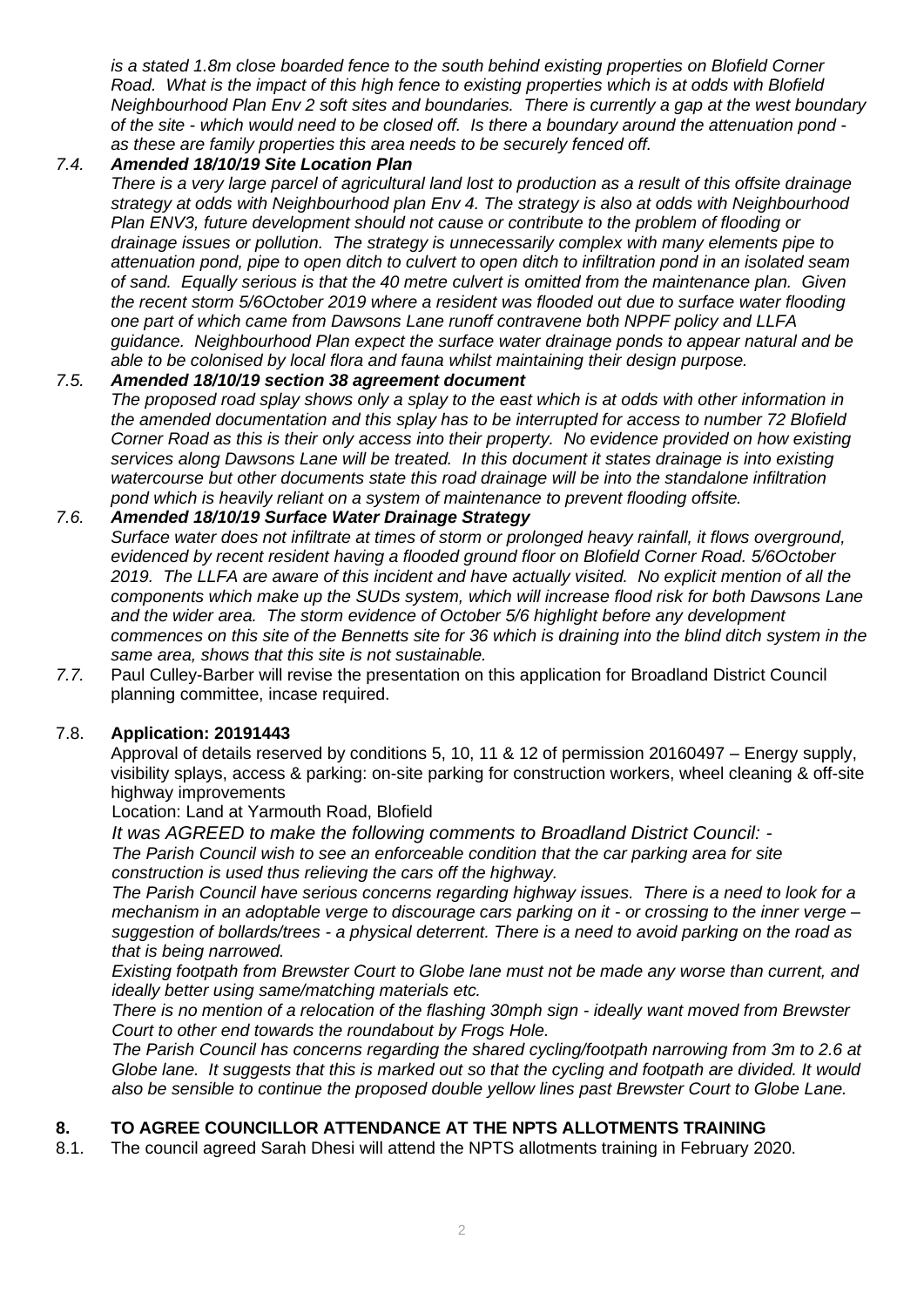# **9. TO APPROVE INVOICES FOR PAYMENT**

- 9.1. Stuart Smith proposed (seconded by Joseph Scholes) the council approve all payments totaling £3,110.59 (see Appendix 1). The council unanimously approved this proposal. Clerk (SO) to issue cheques.
- 9.2. Receipts for September were received, totaling £33,685.00 (see Appendix 2).
- 9.3. The council noted the total bank balance at  $4<sup>th</sup>$  October 2019 of £423,270.29 (see Appendix 3).

## **10. TO CONSIDER A SECTION 106 FUNDING REQUEST FOR NEW FENCING FOR THE HEATHLANDS SMALL PLAY AREA**

- 10.1. Heathlands Management Committee have approached the parish council requesting section 106 funds to replace the railings around the under 5's play area. The cost is £3,279.08 +VAT.
- 10.2. Following a brief discussion Stuart Smith proposed (seconded by Rob Christie) the council agree to using the section 106 funds currently held by BDC for play/sport at Heathlands to fund this essential replacement. The council unanimously resolved to approve this proposal. Clerk (SO) to advise Heathlands and BDC.

## **11. TO CONSIDER A QUOTATION FOR THE REDUCTION OF REED AT THE TOWN PIT AND AGREE ANY NECESSARY ACTIONS**

11.1. Following a brief discussion, the council agreed to schedule this work for June 2020. Clerk (SO) to understand more detail around cost and work provided to take to the budget meeting.

## **12. TO RECEIVE AN UPDATE REPORT ON CURRENT PROJECTS AND AGREE ANY NECESSARY ACTIONS**

- 12.1. Churchyard headstone repairs Melanie Eversfield is attending a meeting with the Parochial Church Council (PCC) to discuss repairs needed.
- 12.2. Trees in the churchyard Clerk (ME) is awaiting 3 quotes, these will be on the December agenda for consideration. Liaison with PCC and tree wardens required too.
- 12.3. Churchyard Wall the church architect Ruth Brennan is carrying out the survey this week. This will be on the December agenda.
- 12.4. Village gateway signage (9 signs) this will be carried out at a cost of £9,602.45. Stuart Smith to confirm the number of signs is correct then clerk (SO) to issue a cheque for half to Norfolk County Council.
- 12.5. Bus Shelter in Blofield Heath an onsite meeting has taken place with the contractor. The costs has been revised to £4,305+VAT. Clerk (ME) to agree the detail and place the order. Once work complete clerk (SO) to invoice NCC for half the cost from the parish partnership funds 2019/2020.
- 12.6. Footpath maps the last footpath map has been placed in the churchyard now.

# **13. TO RECEIVE AN UPDATE ON MARTY'S MARSH AND AGREE ANY NECESSARY ACTIONS**

13.1. BADCOG has carried out some cutting of the grasses in agreement with Annie Summazzi. A meeting with the friends of Marty's Marsh is planned in November to discuss the draft management plan, new gate entrance and picnic area. Clerk (ME) to continue with work on the planning application.

#### **14. TO RECEIVE AN UPDATE FROM NCC CHILDRENS SERVICES AND AGREE ANY NECESSARY ACTIONS**

- 14.1. Rob Christie reported that Norfolk County Council Childrens Services (NCC CS) are still working with Broadland District Council and their district councillors to understand if it is possible to proceed with the Wyngates community land for a new school.
- 14.2. The council are still awaiting the rescheduling of the meeting between the parish council and NCC. It is hopeful this will be soon.
- **15. TO RECEIVE AN UPDATE ON CREATING A PUBLIC RIGHT OF WAY DIVERSION OF FOOTPATH FP5&7 (FOOTPATH NEAR ON THE HOPKINS HOMES YARMOUTH ROAD SITE) (20190396/20191295) AND AGREE EXPLORING PARISH PARTNERSHIP FUNDING FOR THIS**
- 15.1. Stuart Smith circulated a draft report to send to the Ramblers Association and NCC Highways to seek their support for the proposal. Sarah Dhesi proposed, following minor amendments (seconded by Paul Culley-Barber) the council submit the report. The council unanimously resolved to approve the proposal. Clerk (ME) to submit to the Ramblers association. Clerk (ME) to arrange a meeting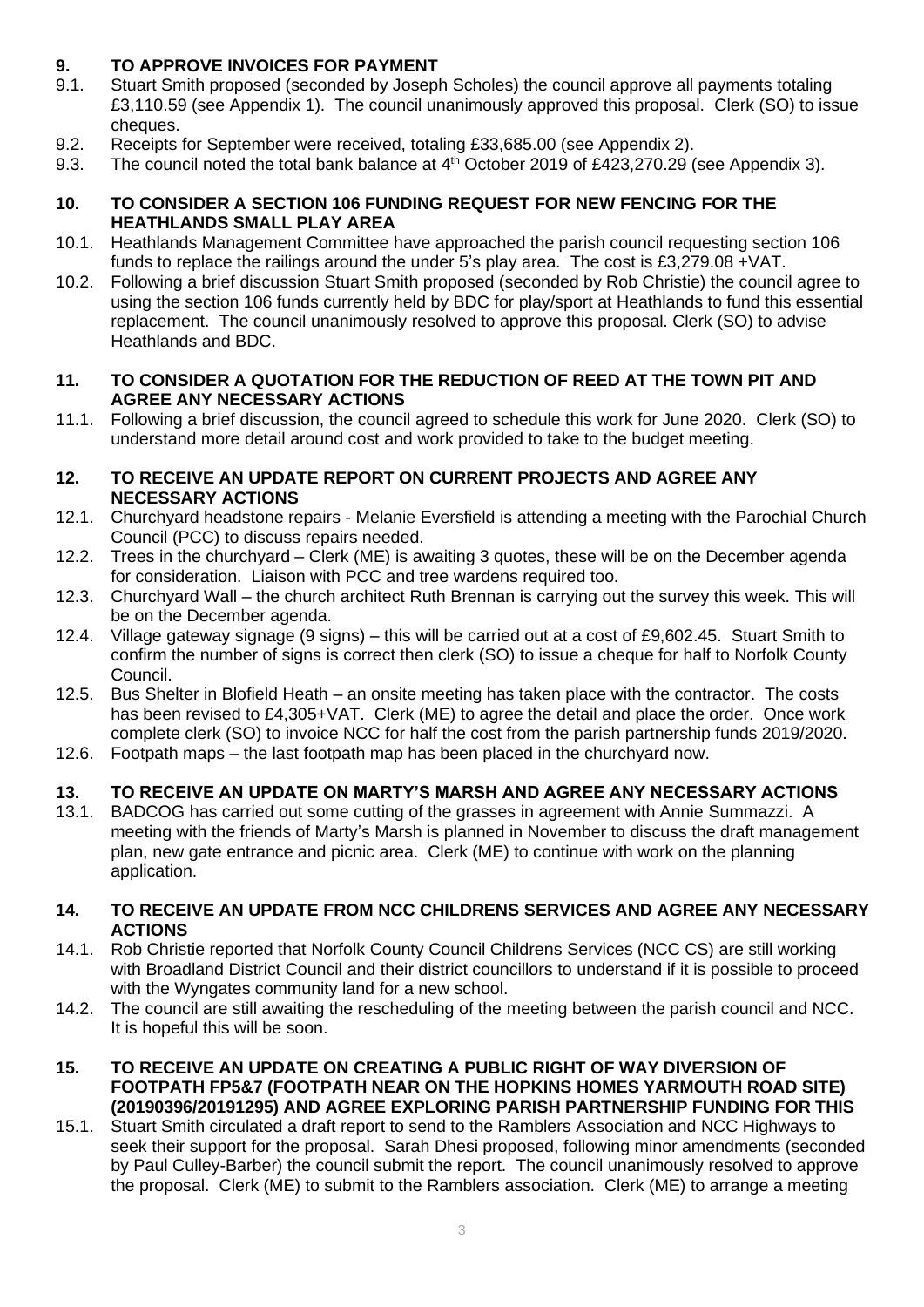with Paul Sellick (NCC) and the public rights of way officer to discuss the possibility of a parish partnership funding bid for this for 2020/21.

## **16. TO RECEIVE AN UPDATE ON THE COMMUNITY ENGAGEMENT PROJECT AND AGREE ANY NECESSARY ACTIONS**

16.1. A number of councillors met on the 14<sup>th</sup> October to discuss further possible community projects across the parish. The clerk (SO) has circulated the detail from this meeting. The council will have a further meeting on the 7<sup>th</sup> November at Heathlands Community Centre to discuss the community engagement project and next steps.

## **17. TO RECEIVE AN UPDATE ON FLOODING OF THE SECTION WYNGATES LAND AND AGREE ANY NECESSARY ACTIONS**

17.1. Rob Christie reported that Nigel Harris from Broadland District Council Planning Department has met with Norfolk Homes on site to inspect the Section 106 land. Norfolk Homes have accepted that the preparatory works may have been done to a lower than normal standard. BDC has advised that a low bund to the perimeter to prevent water running off towards Manor Ridge and Wyngates will not be acceptable as it does not address the condition of the land and would not meet accessibility requirements. BDC agree it is very important that the land is restored to a satisfactory condition and all the conditions in the S.106 agreement are satisfied before the land is transferred. They will pursue this.

## **18. TO RECEIVE AN ALLOTMENTS ASSOCIATION / COUNCIL WORKING PARTY MEETING UPDATE AND AGREE ANY NECESSARY ACTIONS**

- 18.1. Sarah Dhesi provided a detailed report of the meeting. She reported that the Orchard Group has had bonfires during the summer. Clerk (ME) to check their letter of understanding for bonfire guidance.
- 18.2. The Allotments association would like the council to review the bonfire policy again. The council agreed to understand more of what is 'best practice' for garden diseased waste disposal on other allotments sites. Sarah Dhesi to find out more at allotment training in February 2020. In addition, Pat Wilson raised concerns over the impact of bonfires on the climate.
- 18.3. The association has reported that the pest controller has not visited since August 2019. Clerk (ME) to chase if no improvement.

# **19. TO AGREE A COUNCILLOR TO FIND OUT MORE ABOUT THE ACLE YOUTH CLUB PROJECT**

19.1. Paul Culley-Barber agreed to take the lead and talk to the YMCA leaders in Acle to understand how their club is run and what the demand is and report back to the council.

# **20. TO NOTE ANY CORRESPONDENCE RECEIVED**

- 20.1. Heathlands Management Committee meeting minutes (1/10/19) have been circulated to the council.
- 20.2. Cluster notes from meeting dated 15.10.19 have been circulated and noted by the council from 15/10/19. The next meeting hosted by Blofield Parish Council will take place on 21<sup>st</sup> January at Postwick Village Hall; Rob Christie, Stuart Smith, Stella Shackle and Joseph Scholes to attend.
- 20.3. The council has received thank you letters from the Royal British Legion, Norfolk Age UK and Norfolk Citizens Advise for the donations received.
- 20.4. The Tree Warden AGM report has been circulated by Yvonne Burton for the Councils information. The council briefly discussed the 'celebrating 30 years of the tree council' planting 30 new trees. It was agreed to build this into the Marty's Marsh project.
- 20.5. Correspondence was noted from the rough sleepers' coordinator at Broadland District Council.
- 20.6. The council agreed to support the concerns of the damage caused across the whole county.
- 20.7. Correspondence received regarding a consultation on 'Digging up Norfolk' for the cables and substations required inland for wind farms at sea. The council agreed to raise the concerns of wide scale damage caused across the county as a result of 115km of trenches across farmland. Clerk (ME) to feedback comments.

# **21. OTHER REPORTS AND ITEMS FOR THE NEXT AGENDA**

21.1. No items suggested.

.

# **22. TO NOTE THE MEETING DATES FOR 2020**

22.1. Clerk (SO) to confirm final dates as soon as possible and publish on the website and noticeboards.